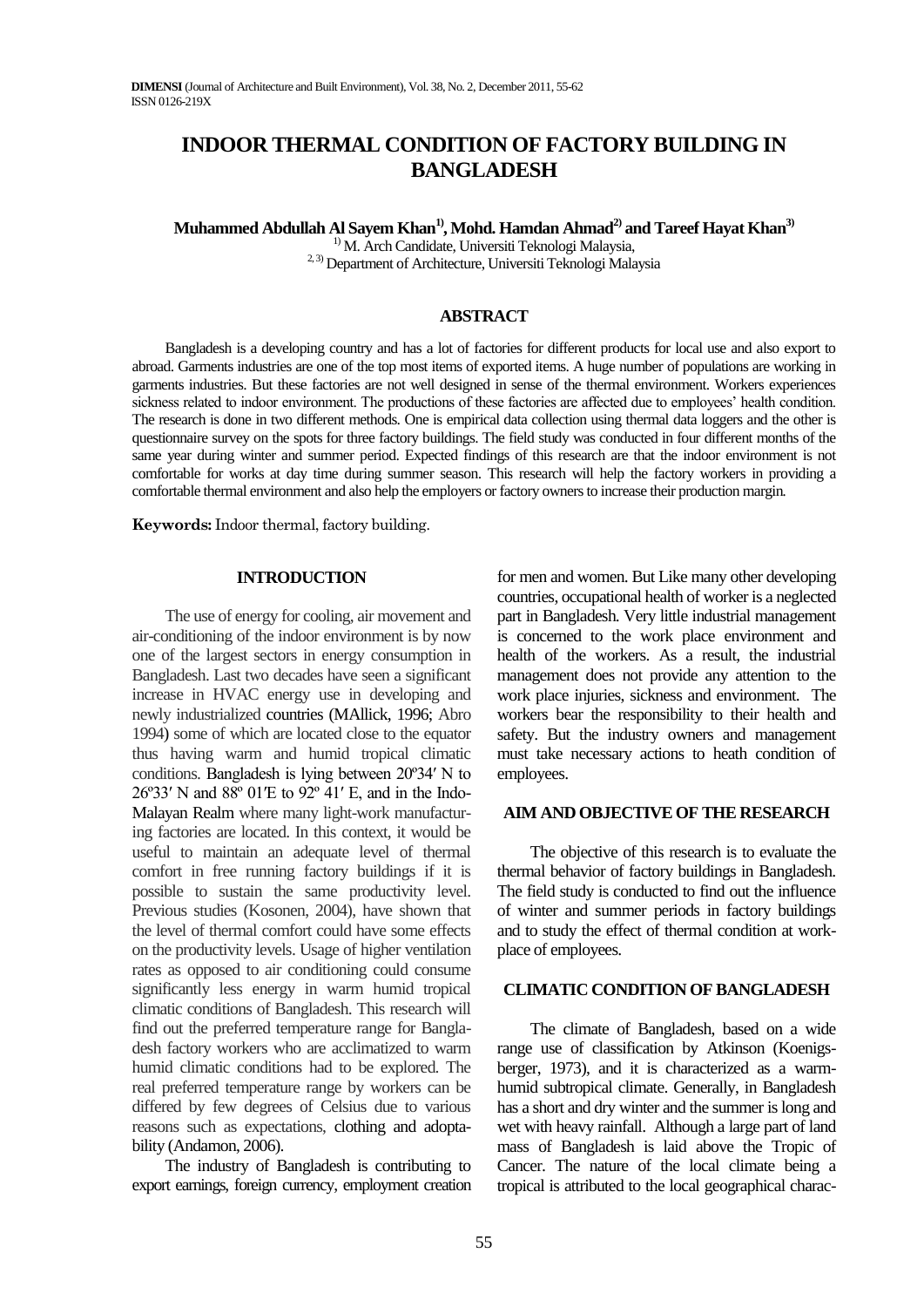ters. The Himalayan mountain range and Tibet Plateau are situated in the north and it causes a significant amount of rainfall in the whole year (Hossain & Nooruddin, 1993; Rashid, 1991). The humidity is remaining high throughout the whole year in summer season and especially from the month of June to September and it is often over 80%. Meteorologically the climate of Bangladesh is divided into four distinct seasons-winter, pre-monsoon, monsoon and post-monsoon (Hossain & Nooruddin, 1993) as showed in Table 1.

**Table 1.** Classification of the seasons and weather condition of Bangladesh

| Bangla<br>Calendar<br><b>Month</b> | Traditional<br>Seasons | Meteorological<br><b>Seasons</b> | Gregorian<br>Calendar<br><b>Months</b> |
|------------------------------------|------------------------|----------------------------------|----------------------------------------|
| Chaitra                            | <b>Bashanta</b>        | Pre-monsoon (hot-dry)            | March                                  |
| <b>Baishakh</b>                    | Grisha                 | Pre-monsoon (hot-dry)            | April                                  |
| Jaishtha                           | Grisha                 | Pre-monsoon (hot-dry)            | May                                    |
| Ashaar                             | Barsha                 | Monsoon (hot-wet)                | June                                   |
| Srabon                             | Barsha                 | Monsoon (hot-wet)                | July                                   |
| <b>Bhadra</b>                      | Sharat                 | Monsoon (hot-wet)                | August                                 |
| Ashin                              | Sharat                 | Monsoon (hot-wet)                | September                              |
| Kartik                             | Hemanta                | Post monsoon (hot-wet)           | October                                |
| Arahayon                           | Hemanta                | Post monsoon (hot-wet)           | November                               |
| Poush                              | <b>Sheet</b>           | Winter (cool-dry)                | December                               |
| Magh                               | <b>Sheet</b>           | Winter (cool-dry)                | January                                |
| Falgun                             | Bashanta               | Winter (cool-dry)                | February                               |

The winter is cool and dry, the pre-monsoon is hot and dry, monsoon and the post-monsoon periods are hot and wet with rainfall. December to February are the months of winter season, which are characterized by very minimal rainfall, cold winds flow from north-side of the country, the mean air temperature 21°C and maximum remain below 26°C. In the northern part of Bangladesh, the minimum temperature in winter season often drops below 4°C. The month of March, April and May is covered by the pre-monsoon period and it is characterized by occasional thunderstorm, and a maximum temperature of 34°C. The monsoon is the longest season and it is covering the month of June to September. In this monsoon period torrential rainfall occurs and is recorded from 781mm to 1499 mm in the Dhaka, with the average humidity above 80% and an average temperature of 31°C. The post-monsoon season remains between October and November month. It is also a transitional period of winter season with infrequent rainfalls and air temperature stay below 30°C.

#### **METHODOLOGY**

The research will find out the indoor temperature for the factory buildings. This work consists of identifying for evaluating the thermal condition of workplace and the preferred temperature range for worker in which the work rate of employees are giving their best efforts.



**Figure 1.** Location of three adjacent factory buildings

Three factory buildings were selected to find out the indoor thermal conditions. The three factory buildings used in this study were chosen to obtain a rectangular shape in Bangladesh at Gajaria Area. The buildings were selected on the basis of orientation, climatic zone, building's surroundings and more over same production and machineries.

Data was collected for every ten minutes interval for fifteen days in first phase. Data was collected in second phase in selected months. Five days data was taken per minute to verify air temperature change at site and found that within eight to ten minutes air temperature has no major or minor change. The mean air temperature increases from January to April, then remains almost constant up to September, and start to decreases up to January. (Karmokar & Khatum, 1993). For this reason field investigation is carried out for selected periods. The questionnaire serve is also done with workers of the three factory buildings with 80 nos. of workers as 250 nos. of worker is working at a time in each factory.

The Hobo thermal data loggers were installed in each factory building at two level heights and in the middle of the factory building. To take the human level temperature data logger sensor (TM C6-HA and TM C50-HA) is fixed beside the worker's standing position in front of the machines. The thermal data logger was kept in 2.4 meter level to record the indoor temperature and relative humidity of factory buildings. Data was collected by a method which is given below in Table 2.

The general practice in Bangladesh particularly among architects and environmental engineers is to use recorded data from the meteorological department station for designing buildings.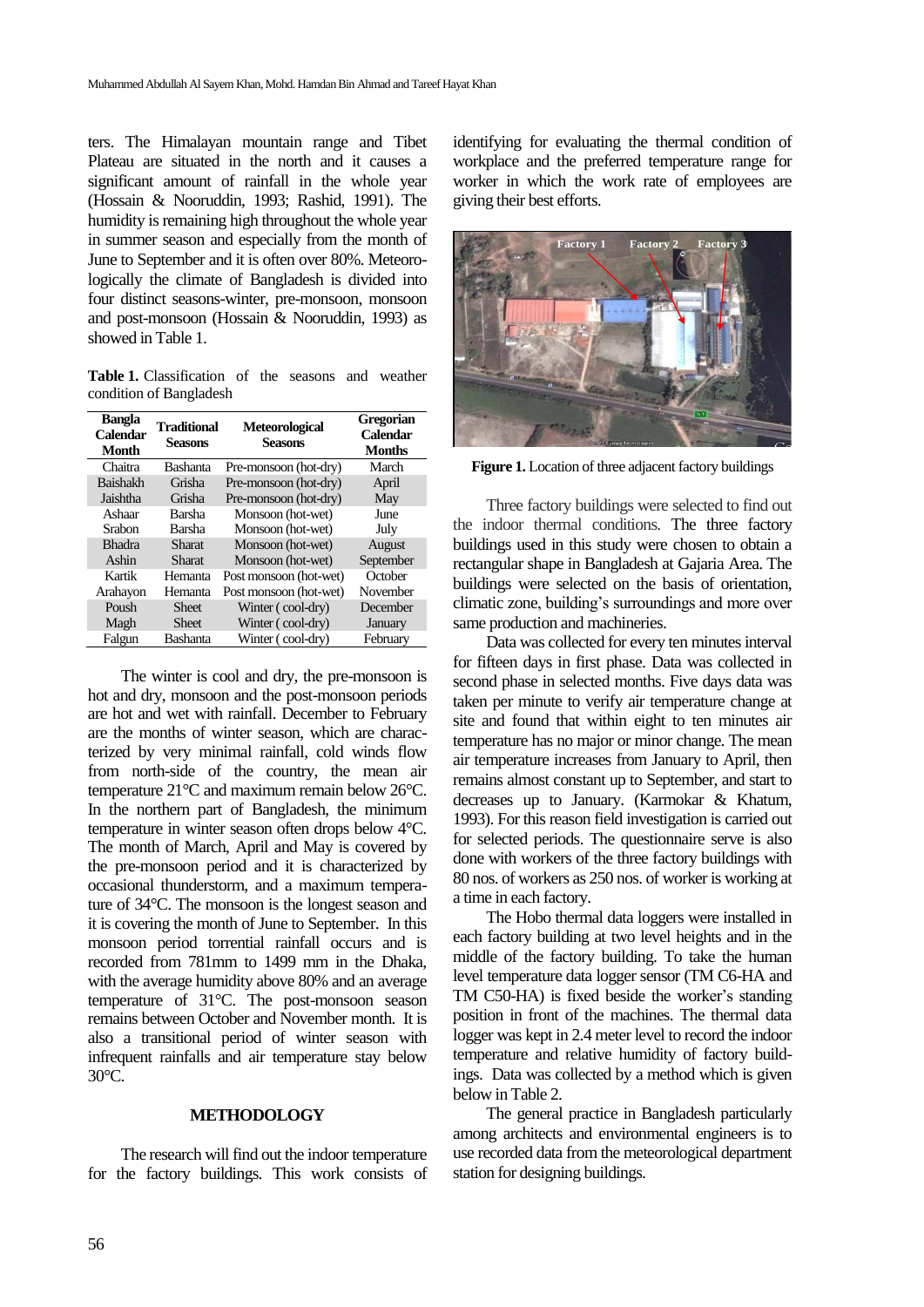|               | Month    | Date                     | <b>Collected Data (Air Temperature)</b> | <b>Relative Humidity</b>                                     |    |        |
|---------------|----------|--------------------------|-----------------------------------------|--------------------------------------------------------------|----|--------|
| <b>Season</b> |          |                          |                                         | Indoor 1.5m level (Ti) (Indoor) 2.5m level (Tu) Outdoor (To) |    | indoor |
| Winter        | December | $\overline{\phantom{0}}$ |                                         | Tu                                                           | Тo | Rhi    |
|               | January  |                          |                                         | Tu                                                           | To | Rhi    |
| Summer        | March    |                          |                                         | Tu                                                           | To | Rhi    |
|               | April    |                          |                                         | Tu                                                           | To | Rhi    |
|               | May      |                          |                                         | Tu                                                           | To | Rhi    |
|               | June     |                          |                                         | Тu                                                           | To | Rhi    |

**Tabel 2.** Tabular format of data collection method



**Figure 2.** Position of Hobo data logger and sensor in factory building



**Figure 3.** Position of Hobo data logger and sensor in factory building at different level.

It is evident from the field measurements that indiscriminate use of meteorological data in the context of Dhaka city, of a considerable size and diverse texture, is inherently inaccurate (Sabbir Ahmed, 1995; Bijon Behari Sharma, 2002; Abu Mukim Mirdha, 2002). The environmental data was recorded at the meteorological station are affected by the surroundings of that particular observation site. The observation station site is surrounded by high-rise buildings and data is measured at 1.2 m level from the ground. The outdoor temperature of selected site has been found to be the most notable indicator. For these reasons, this research's field measurements were decided to be done on site by physical measurements. The field study and the subsequent results of this research were based on the following objectives:

- To record primary environment data in indoor of factory buildings in reference to the microclimate of Dhaka city.
- To understand the thermal performance of factory buildings.
- To evaluate the indoor thermal condition in terms of indoor comfort requirements to judge the performance of the factory buildings.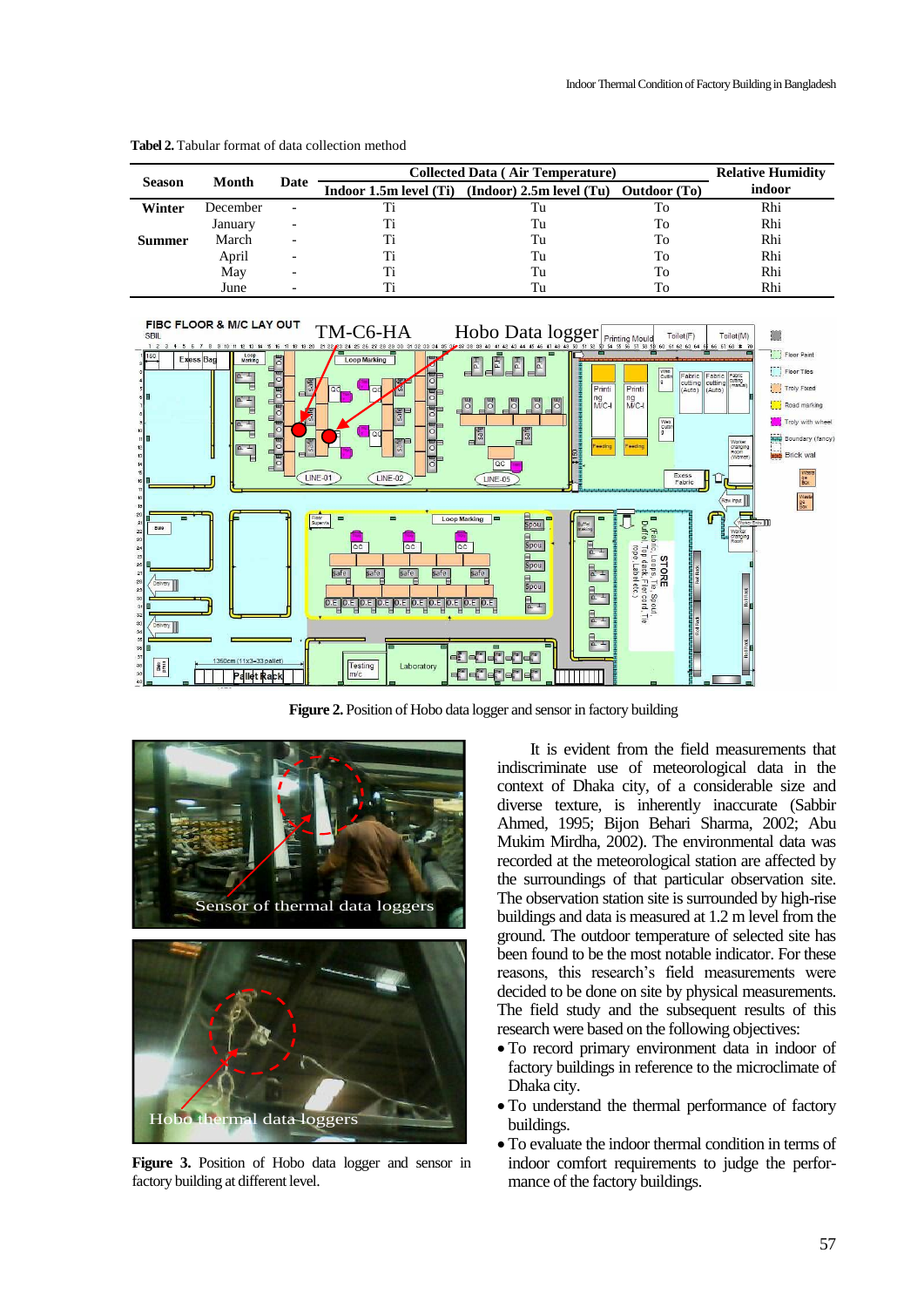#### **RESULTS**

# **Comparison of Indoor and Outdoor air temperature at factory 1 in July**

This study examines thermal behavior of selected factory buildings. This factory is constructed with powder coated corrugated iron sheet, peripheral apron of 2m in width and by local grass with some 3m height trees. Plants provided shade on wall surface of south side of the factory 1. The experiment is carried out to find out the thermal behavior of indoor environment during summer season. Indoor ambient air temperature of spaces examined according to their corresponding outdoor ambient air temperature. The field study result is plotted in graph with all average data from thermal data logger.



**Figure 4.** Graph profile of comparison between average indoor air temperature and average outdoor air temperatures of factory 1 in July.

**Table 3.** Indoor and outdoor maximum air temperature during July of selected day

| Summer Season                    |       | Factory 1                                                        |                                |                     |
|----------------------------------|-------|------------------------------------------------------------------|--------------------------------|---------------------|
| Date                             |       | Indoor air Temperature °C $T_i$ Outdoor air Temperature °C $T_o$ | Difference % $(T_i - T_o)/T_i$ | <b>Relationship</b> |
| $\overline{10}^{\text{th}}$ July | 30.05 | 29.45                                                            | 2.04                           | $T_i > T_o$         |
| $11th$ July                      | 30.69 | 29.79                                                            | 3.02                           | $T_i > T_o$         |
| $12^{th}$ July                   | 29.31 | 28.72                                                            | 2.07                           | $T_i > T_o$         |
| $13^{th}$ July                   | 30.18 | 29.39                                                            | 2.70                           | $T_i > T_o$         |
| $14th$ July                      | 31.12 | 30.22                                                            | 2.97                           | $T_i > T_o$         |
| $15^{th}$ July                   | 31.95 | 31.00                                                            | 3.05                           | $T_i > T_o$         |
| $16^{th}$ July                   | 32.40 | 31.34                                                            | 3.38                           | $T_i > T_o$         |
| $17th$ July                      | 31.85 | 30.29                                                            | 6.15                           | $T_i > T_o$         |
| $18th$ July                      | 34.03 | 32.45                                                            | 4.87                           | $T_i > T_o$         |
| $19th$ July                      | 33.19 | 30.56                                                            | 8.64                           | $T_i > T_o$         |
| $20th$ July                      | 32.52 | 29.84                                                            | 8.96                           | $T_i > T_o$         |
| $21th$ July                      | 32.19 | 29.64                                                            | 8.58                           | $T_i > T_o$         |
| $22^{th}$ July                   | 32.62 | 30.78                                                            | 6.98                           | $T_i > T_o$         |
| $23th$ July                      | 32.74 | 30.80                                                            | 6.30                           | $T_i > T_o$         |
| $24th$ July                      | 33.89 | 31.11                                                            | 8.95                           | $T_i > T_o$         |
| $25th$ July                      | 32.59 | 29.80                                                            | 9.37                           | $T_i > T_o$         |
| $26th$ July                      | 31.90 | 29.45                                                            | 8.32                           | $T_i > T_o$         |
| $27th$ July                      | 32.85 | 31.23                                                            | 6.21                           | $T_i > T_o$         |
| $28th$ July                      | 30.50 | 30.29                                                            | 0.69                           | $T_i > T_o$         |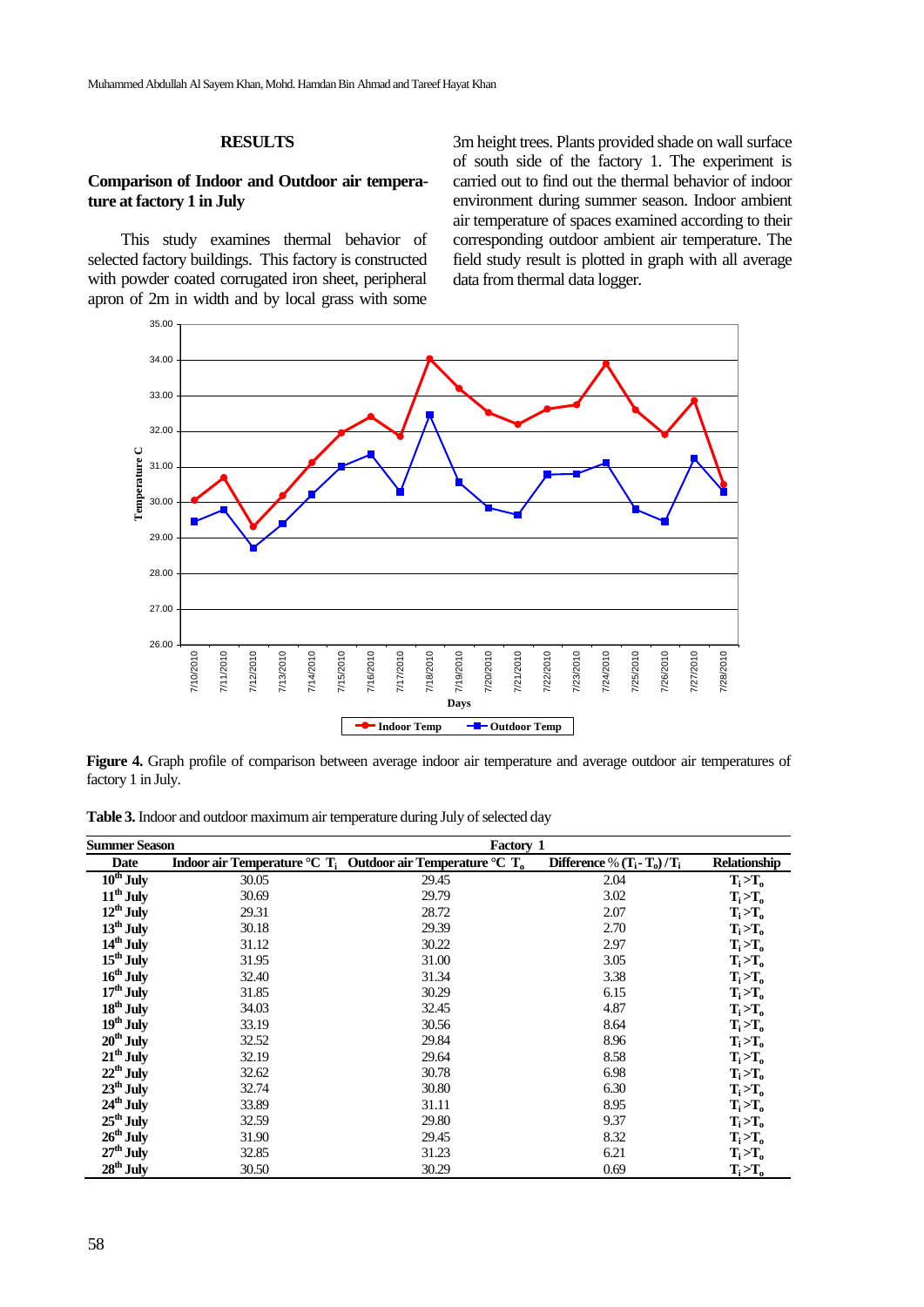Figure 4 illustrates the comparison of air temperature obtained from indoor and outdoor over some clear day. The observations derive from the comparisons indicate that indoor air temperature is higher than outdoor temperature during day time. The average maximum air temperature of indoor is recorded at 34.03°C and for outdoor 32.45°C. The difference between average indoor air temperatures and outdoor air temperature is 1.58°C in same day. Indoor air temperature is maximum 9.37% higher than outdoor temperature. On the selected days, from the table 3, it is clear that indoor air temperature is always higher than outdoor air temperature during working day time. For the seasonal change, a sometimes rainfall start late of month and also temperature depends on the amount of rainfall. From the figure 4, the average temperature difference of indoor at night stays more than the difference of indoor temperature during late month as the rain fall occurred. The night temperature also depends on the surroundings of the selected sites, for rainfall it contained lower temperature during night time. This indoor environment of factory buildings is not desirable for the workers in their working hours, where they are continuously work for 8 to 10 hours.

# **Comparison of Indoor and Outdoor Daily Air Temperature at Factory 1 in July**

The thermal behavior study of the environmental research tried to find out both indoor environmental quality of working place and surrounding outdoor ambient environment of the factory buildings. Workplace is also gaining heat from human body and also from machineries in factory buildings. An important question is that how much temperature is obtained at workplace during hot period of the day. This field study compares the indoor air temperatures and

**Table 4.** Tabular format of indoor and outdoor air temperature difference from  $15<sup>th</sup>$  to  $17<sup>th</sup>$  July

| <b>Factory 1</b> | <b>Summer Season</b> |                               |       |                                |                           |                 |                     |  |
|------------------|----------------------|-------------------------------|-------|--------------------------------|---------------------------|-----------------|---------------------|--|
|                  |                      | <b>Indoor air Temperature</b> |       | <b>Outdoor air Temperature</b> |                           | Difference %    | <b>Relationship</b> |  |
| Date             | Max, Min             | $\rm ^{\circ}C$               |       | $\rm ^{\circ}C$                | $\mathbf{T}_{\mathbf{o}}$ | $(T_i-T_o)/T_i$ |                     |  |
|                  |                      | Max                           | Min   | Max                            | Min                       |                 |                     |  |
| $15th$ July      | $12 \text{ pm}$      | 36.71                         |       | 34.64                          |                           | 6.64            | $T_i > T_o$         |  |
|                  | 5 am                 |                               | 29.10 |                                | 28.77                     | 1.1             | $T_i > T_o$         |  |
| $16th$ July      | $2 \text{ pm}$       | 37.10                         |       | 34.71                          |                           | 6.44            | $T_i > T_o$         |  |
|                  | 5 am                 |                               | 29.10 |                                | 29.10                     | 0               | $T_i = T_o$         |  |
| $17th$ July      | $12 \text{ pm}$      | 36.13                         |       | 33.24                          |                           | 7.99            | $T_i > T_o$         |  |
|                  | 5 am                 |                               | 29.10 |                                | 28.83                     | 0.92            | $T_i > T_o$         |  |



**Figure 5.** Graph profile of comparison between daily indoor air temperature and daily outdoor air temperatures of factory 1 in July.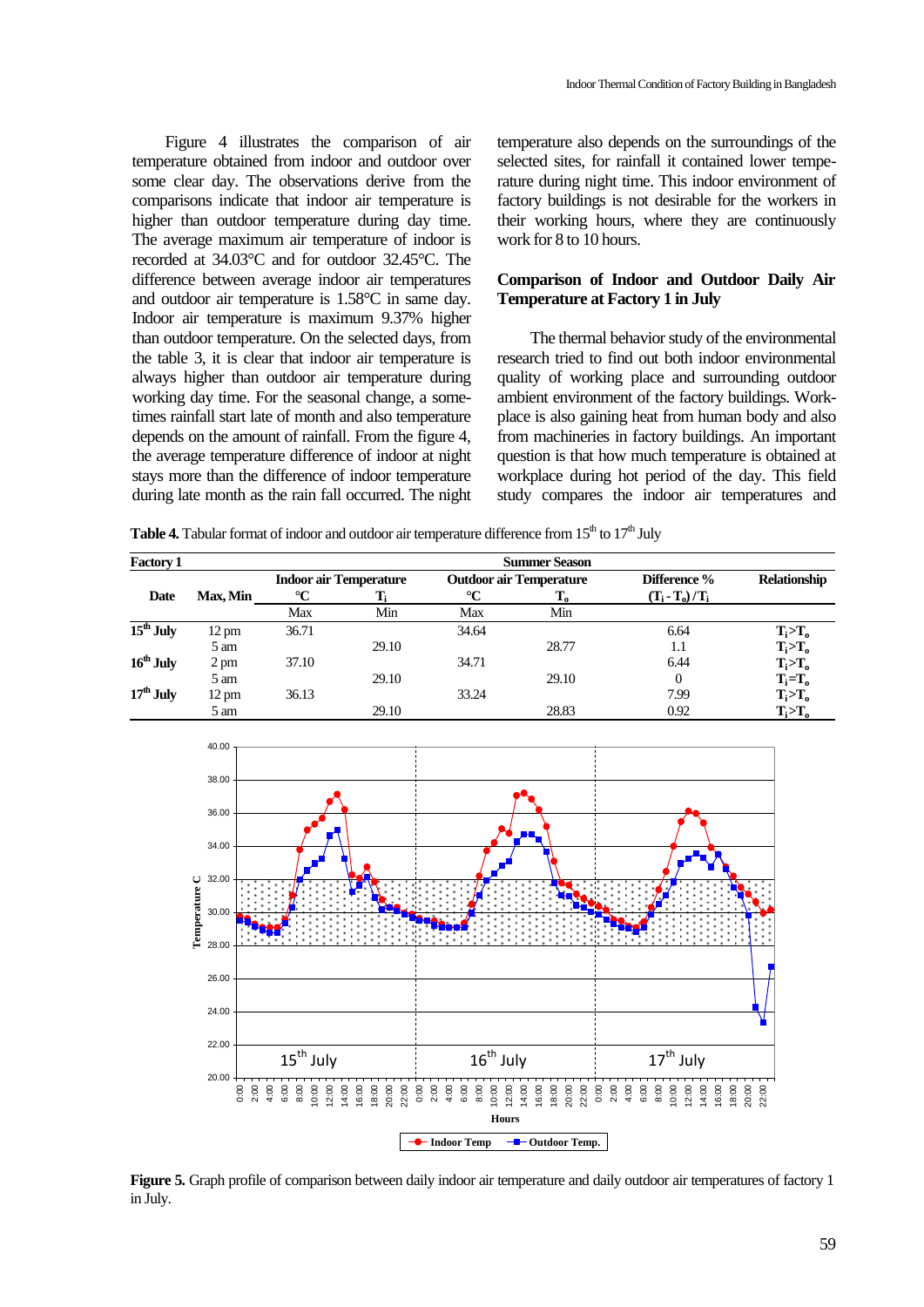general outdoor ambient air temperature. Measurements are carried out to evaluate the indoor thermal environment of workplace. The study explored the thermal condition of factories in warm-humid tropical climate.

For factory 1 the maximum indoor air temperature by  $3.06^{\circ}$ C as compared to outdoor during the hottest summer period, when outdoor temperature was recorded at 33.24 °C. According to lower limit and upper limit of comfort temperature for factory building is 24ºC to 32ºC. An internal temperature of  $34^{\circ}$ C with plenty of air movement (0.6 ms<sup>-1</sup>) could be acceptable for the factory workers who have acclimatized to the warm humid climatic conditions. (Szokolay, 1991). Comfort zone analysis for Bangladesh according to Sharma, Ali and Mallick (1995) during the summer season, the comfort temperature range is between 28ºC to 32ºC while relative humidity range is fixed between 50% (lower limit) to 90% (upper limit). From the figure 5, it is also observed that at night the outdoor temperature and indoor air temperature remain almost same. According to the graph profile, the indoor temperatures stayed above comfort temperature range for around 5 hours of the day which is maximum duration of working hours. It is not desirable condition for factory buildings during hot summer day.

To further compare the indoor and outdoor air temperature of same month other three dates was selected. Results which are presented in Table 5 are

Table 5. Tabular format of indoor and outdoor air temperature difference from 24<sup>th</sup> to 26<sup>th</sup> July

| <b>Factory 1</b> |                 |                 | <b>Summer Season</b>          |                 |                                      |                   |                               |  |  |
|------------------|-----------------|-----------------|-------------------------------|-----------------|--------------------------------------|-------------------|-------------------------------|--|--|
| Date             | <b>Max.Min</b>  | $\rm ^{\circ}C$ | <b>Indoor air Temperature</b> | $\rm ^{\circ}C$ | <b>Outdoor air Temperature</b><br>т. | Difference %      | Relationship                  |  |  |
|                  |                 | Max             | Min                           | Max             | Min                                  | $(T_i - T_o)/T_i$ |                               |  |  |
| $24th$ July      | 3 pm            | 38.70           |                               | 36.56           |                                      | 8.11              | $T_i > T_o$                   |  |  |
|                  | 5 am            |                 | 30.71                         |                 | 28.31                                | 7.8               | $T_i > T_o$                   |  |  |
| $25th$ July      | $12 \text{ pm}$ | 36.71           |                               | 32.08           |                                      | 10.16             | $T_i > T_o$                   |  |  |
|                  | 5 am            |                 | 30.71                         |                 | 28.31                                | 7.8               | $\mathbf{T_i} = \mathbf{T_o}$ |  |  |
| $26th$ July      | pm              | 36.42           |                               | 32.21           |                                      | 9.06              | $T_i > T_o$                   |  |  |
|                  | 5 am            |                 | 29.37                         |                 | 27.12                                | 7.66              | $T_i > T_o$                   |  |  |



**Figure 6.** Graph profile of comparison between daily indoor air temperature and daily outdoor air temperatures of factory 1 in July